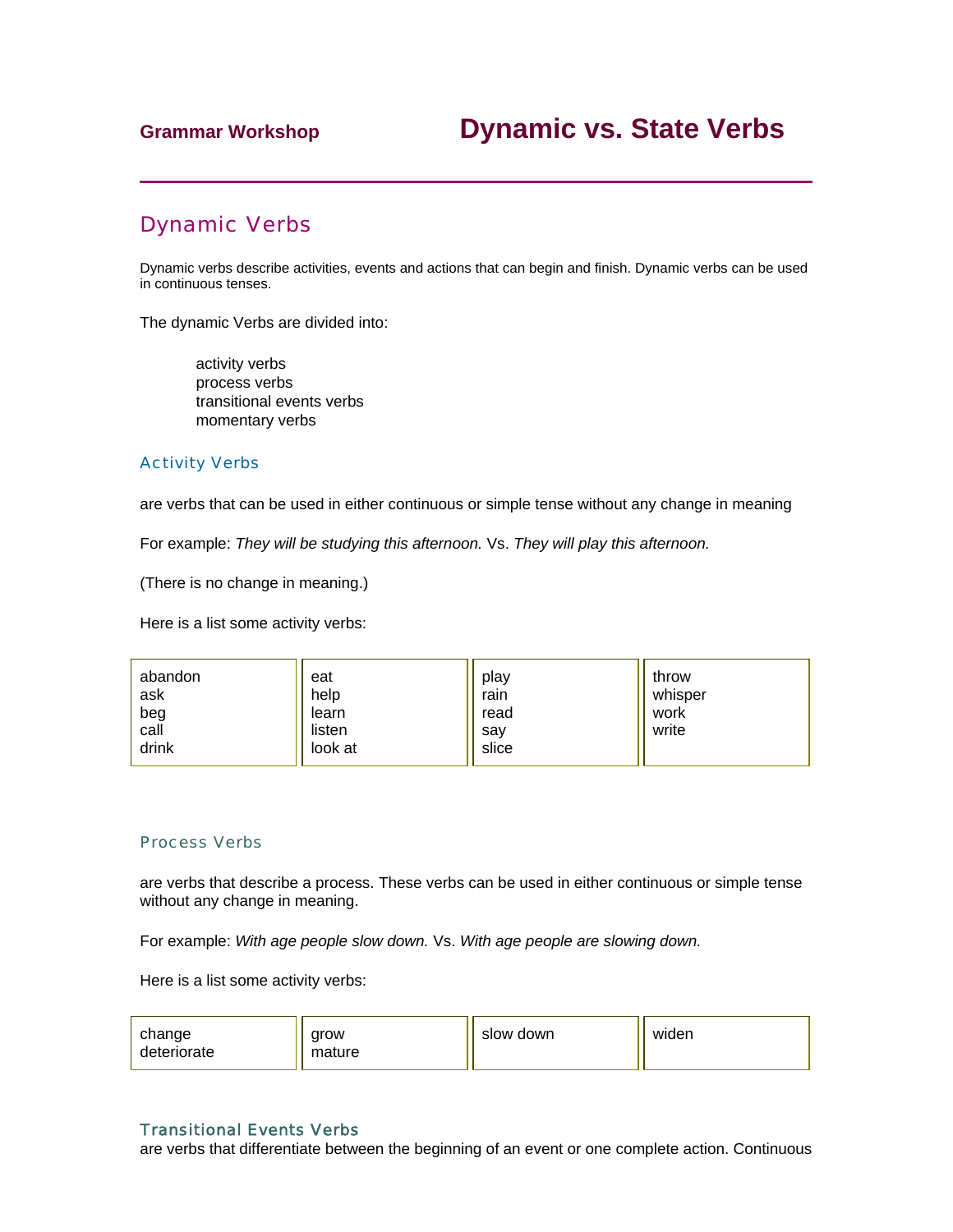forms indicate the beginning of an event while the simple forms describe a repetitive event or one single action.

For example: *She was leaving* (when I came in). Vs. *She left.* 



### Momentary Verbs

are verbs that show a short duration or a repetition. They are used in the continuous forms.

For example: *She is kicking the table*. Vs. *He has been nodding in agreement*.

| hit<br>$\cdot$<br>jump | kick<br>knock | nod | tap |
|------------------------|---------------|-----|-----|
|------------------------|---------------|-----|-----|

# State/stative Verbs

Refer to a state or condition that is static or unchanging. These verbs cannot be normally used with continuous tenses. Some of them, however, can be used with continuous tenses with a change in meaning.

Stative Verbs are generally divided into three categories

 relational verbs perception verbs cognition categories

Relational verbs are verbs that almost never form continuous forms.

We say: *It belongs to me.* not *It is belonging to me.* or *I deserve.* not *I am deserving it.*

### Here is a list of relational verbs:

| belong to<br>concern<br>consist of<br>contain<br>cost | depend on<br>deserve<br>equal<br>fit<br>have<br>include | involve<br>lack<br>matter<br>need<br>owe<br>own | possess<br>require<br>require<br>resemble<br>seem<br>sound |
|-------------------------------------------------------|---------------------------------------------------------|-------------------------------------------------|------------------------------------------------------------|
|-------------------------------------------------------|---------------------------------------------------------|-------------------------------------------------|------------------------------------------------------------|

Perception Verbs are verbs that can form a continuous form but with the change in the regular meaning.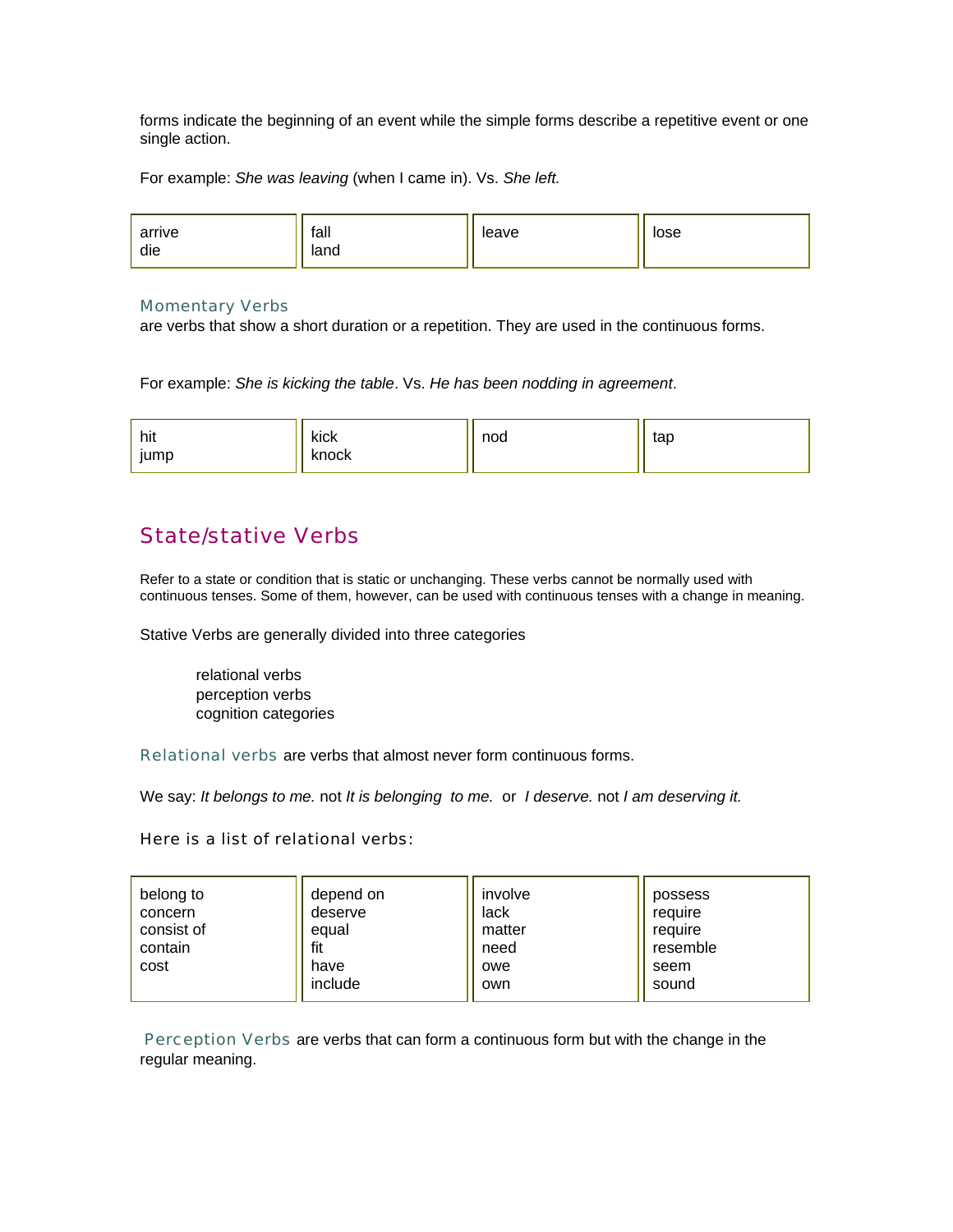

## Here is a list and a detailed description of the perception verbs:

| ᠁ | 51 H | ີ | אמו |
|---|------|---|-----|
|---|------|---|-----|

## smell

 She is smelling the roses. - The continuous form expresses a voluntary action. They smell wonderful. - The simple form expresses an involuntary action something that just happened and cannot be controlled.

## taste

 She is tasting the soup. - The continuous form expresses a voluntary action. It tastes great. - The simple form expresses an involuntary action something that just happened and cannot be controlled.

## see

| <b>Example</b>                               | <b>Form</b>               | <b>Meaning</b>          |
|----------------------------------------------|---------------------------|-------------------------|
| see.                                         | Simple Present            | I understand.           |
| see him now.                                 | <b>Present Continuous</b> | I see him with my eyes. |
| am seeing images.                            | <b>Present Continuous</b> | <b>Mental illness</b>   |
| am seeing my dentist tonight.                | <b>Present Continuous</b> | Appointment             |
| She has been seeing him for<br>three months. | <b>Present Continuous</b> | Dating                  |

#### hear

 I hear you now.(You don't need to shout.) - The simple form means *I hear you with my ears.* (I'm perceiving).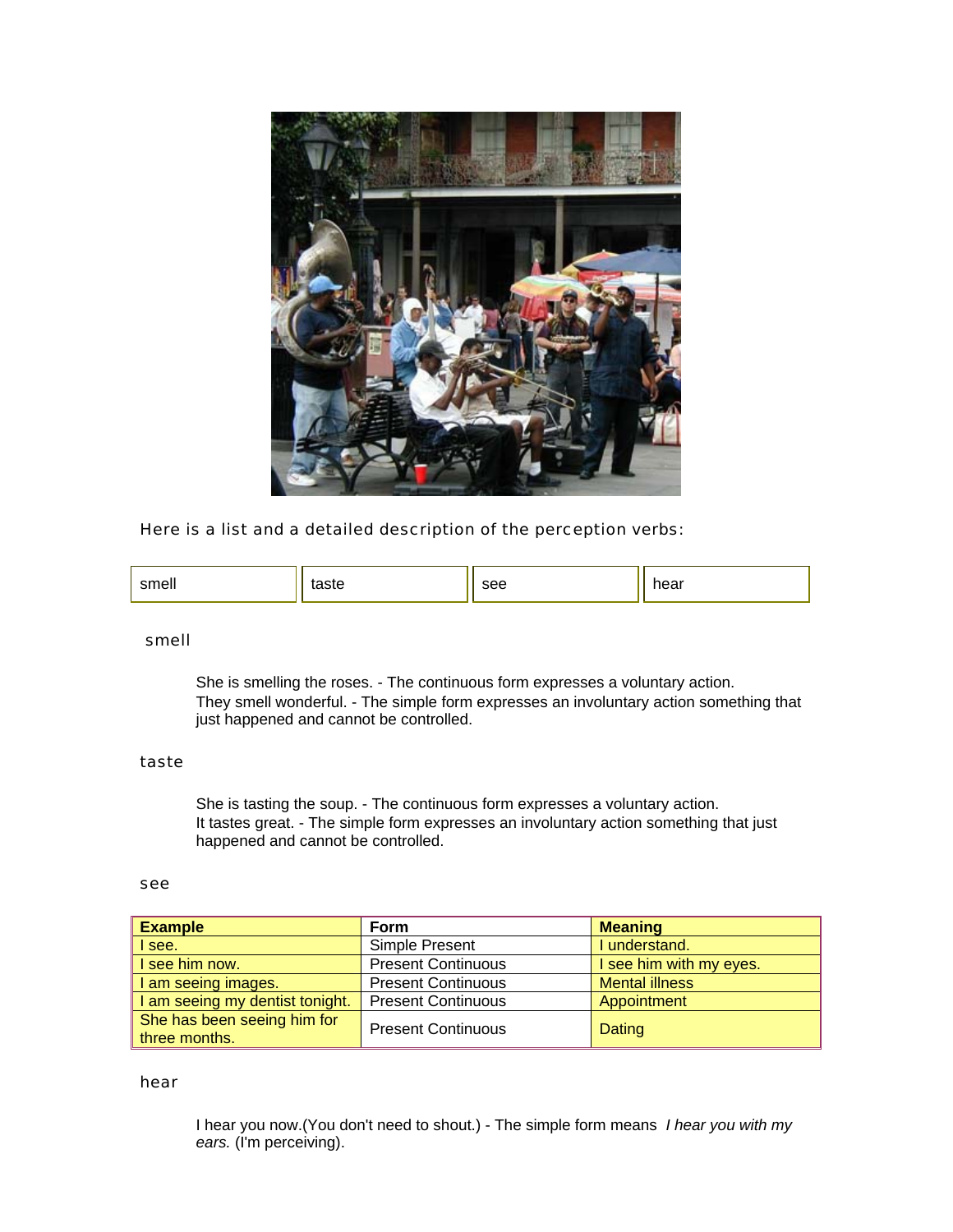I am hearing some voices. - The continuous form means a mental illness.

Cognition Verbs are verbs that may not form a continuous tense at all or when they are used in a continuous form their regular meaning changes.

## Cognition Verbs that hardly ever form a continuous form:

| abhor<br>adore<br>astonish<br>believe<br>desire<br>detest<br>dislike<br>doubt<br>forgive | hate<br>imagine<br>impress<br>intend<br>know<br>like<br>love<br>mean | perceive<br>please<br>prefer<br>presuppose<br>realize<br>recall<br>recognize<br>regard | suppose<br>understand |
|------------------------------------------------------------------------------------------|----------------------------------------------------------------------|----------------------------------------------------------------------------------------|-----------------------|
|                                                                                          | mind                                                                 | satisfy                                                                                |                       |

# Here is a list of cognition verbs that form a continuous form with a change in meaning:

| teel | think<br>. | wish | . ave |
|------|------------|------|-------|
|------|------------|------|-------|

## feel

| <b>Example</b>         | <b>Form</b>       | <b>Meaning</b>            |
|------------------------|-------------------|---------------------------|
| am not feeling well.   | <b>Continuous</b> | Healthy/unhealthy         |
| feel good.             | <b>Simple</b>     | Expresses a mood.         |
| am feeling the fabric. | <b>Continuous</b> | Touching/voluntary action |
| It feels soft.         | <b>Simple</b>     | Involuntary action        |

## think

| Example                       | Form              | Meaning               |
|-------------------------------|-------------------|-----------------------|
| I think it's a good idea.     | <b>Simple</b>     | Opinion               |
| I am thinking about the exam. | <b>Continuous</b> | <b>Mental Process</b> |

## wish

| <sup>"</sup> Example        | <b>Form</b>       | <b>Meaning</b>      |
|-----------------------------|-------------------|---------------------|
| I I wish I ha a car.        | Simple            | A wish              |
| I am wishing for a new car. | <b>Continuous</b> | Present imagination |

## have

| Example       | Form   | <b>Meaning</b> |
|---------------|--------|----------------|
| I have a car. | Simple | SSessionد      |